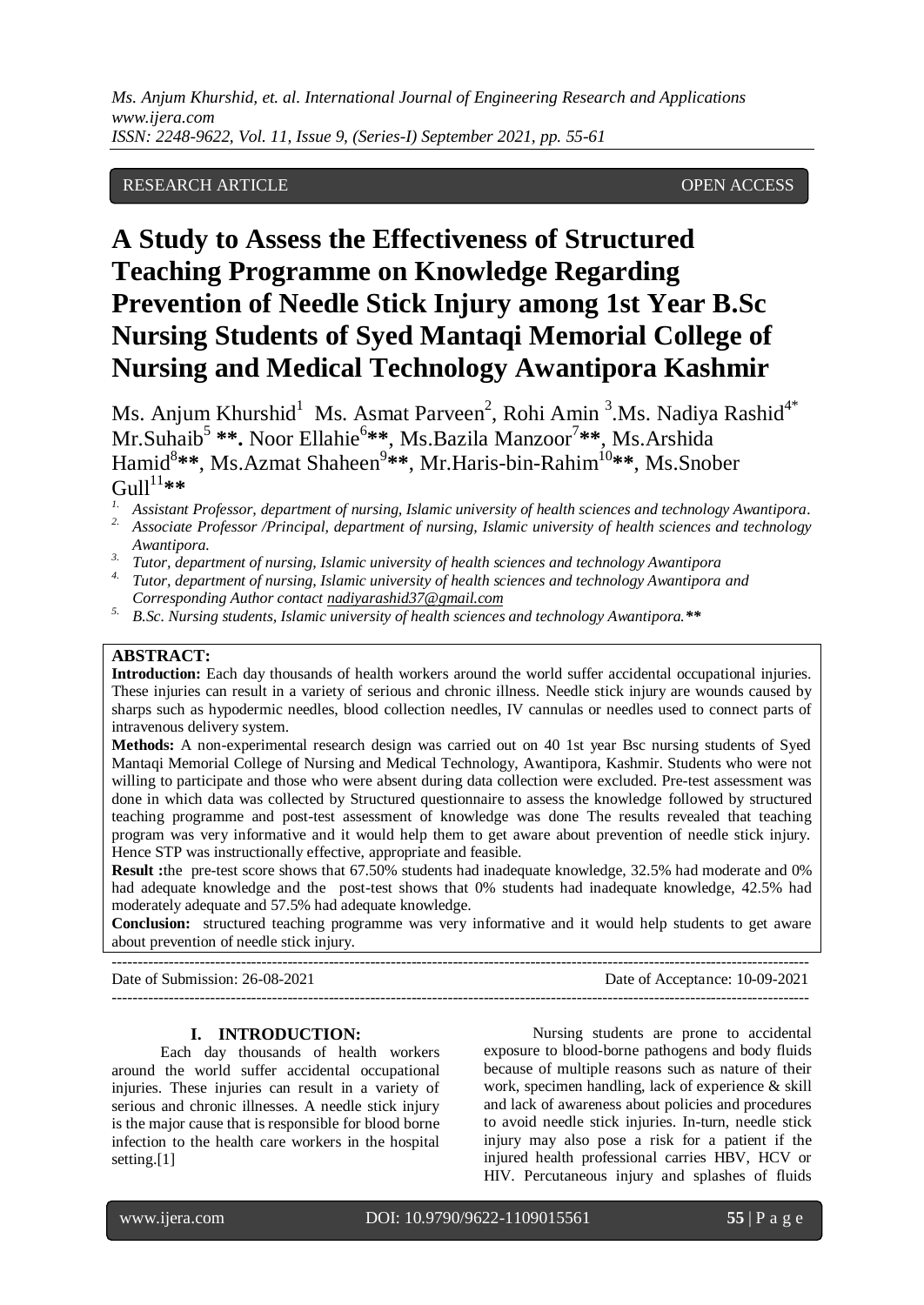have been recognized as a source of exposure to blood borne pathogens such as Hepatitis B virus (HBV), Hepatitis C virus (HCV) and human immunodeficiency virus (HIV) for health care workers and responsible for a significant proportion of HBV, HCV and HIV infection. The Causes of needle stick injury with percentage include- Unsafe work practice-47%, Recapping-34%, removing of phlebotomy tube holder-13%, failure to dispose sharps properly-35%, disposal system failure-35%, high work load-72% and lack of personal protective equipment-78%.[3]

Effective measures to prevent infections from occupational exposure of health care workers to blood include immunization, eliminating useless<br>injection practice, implementing universal injection practice, implementing universal precautions, eliminating needle recapping and disposing of the sharp into a sharp's container immediately after use, provision and use of personal protective equipment and training the workers in identifying the risks and prevention of transmission. A structured teaching on practice in preventing needle stick injury will improve the practices on preventing needle stick injury and thus can reduce the incidence to an extend along with other measures. [7]

#### **II. MATERIAL METHODS:**

This experimental study approved by Institutional Ethical committee of (IEC No. RPO 11/2020) by Islamic university of medical technology Awantipora Kashmir was conducted from 25 to November to 01 December 2020 on BSc nursing first year students. The sample size was calculated with power analysis by Cohen's d formula. The calculated sample size was 40.



**Figure 1.** Flowchart of the study

#### **III. RESULT:**

Data were entered into Microsoft Excel 2007 and using SPSS (Armonk, NY: IBM Corp) version 20 for analysis. Majority 22 (55%) participants are in age group 18-20 years and 18 (45%) participants are in age group 20-22 years. Majority of the participants 30 (75%) resides in Rural areas where as 10 (25%) resides in Urban

areas and all 40 (100%) participants having HSC-II education background. Mass media was the source of information for 3 (7.5%) participants, teachers for 29 (72.5%) participants whereas 8 (20%) participants did not had any source of information. All 40 (100%) participants did not have any history of needle stick injury.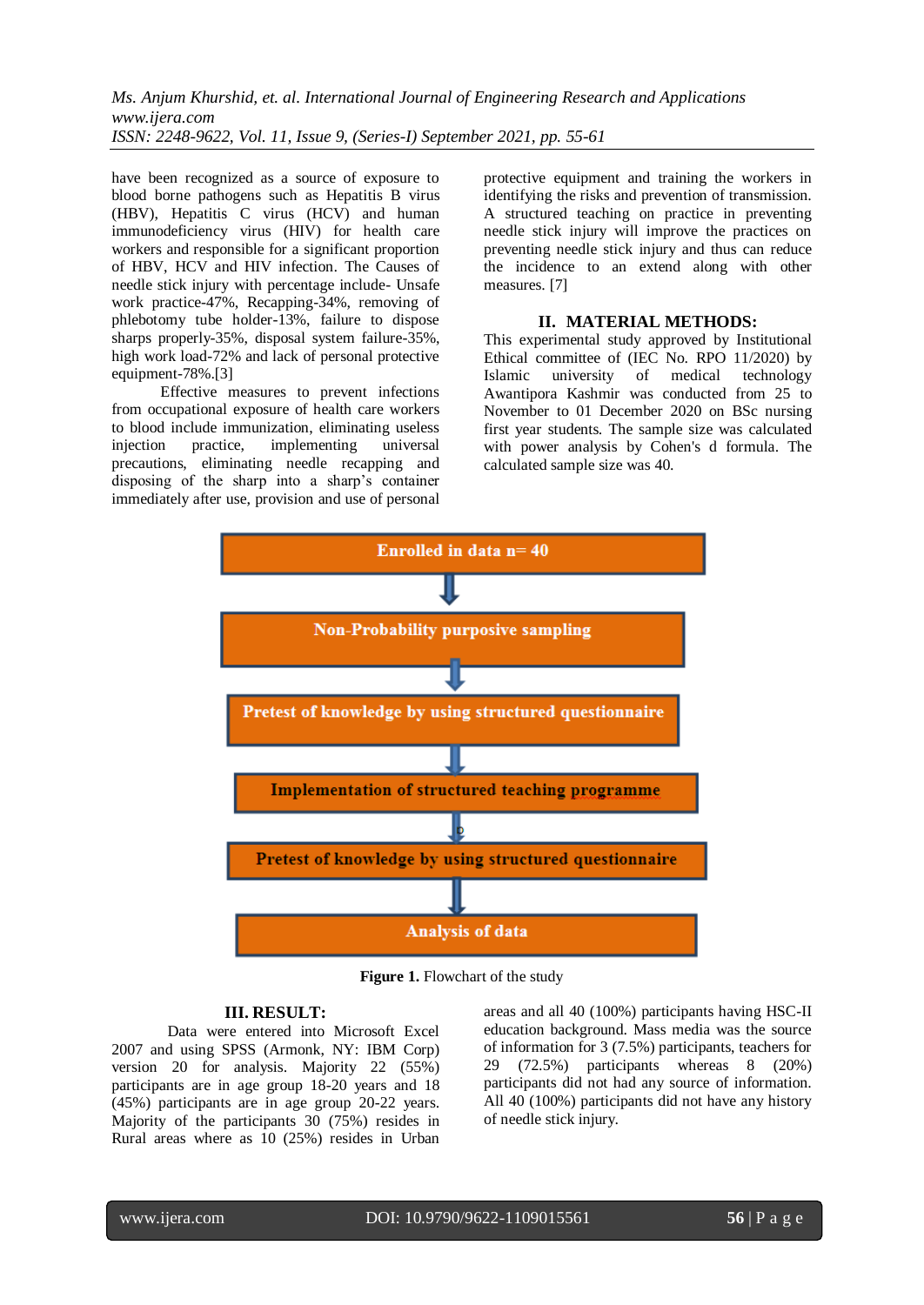*Ms. Anjum Khurshid, et. al. International Journal of Engineering Research and Applications www.ijera.com*

|       |                                   | Table 1               |                  |  |  |  |  |  |
|-------|-----------------------------------|-----------------------|------------------|--|--|--|--|--|
| s.no. | Demographic variables             | $\mathbf{F}$          | $\%$             |  |  |  |  |  |
| 1.    | Age group (years)                 |                       |                  |  |  |  |  |  |
|       | $a.18-20$                         | 22                    | 55               |  |  |  |  |  |
|       | $b.20-22$                         | 18                    | 45               |  |  |  |  |  |
|       | c. 22-24                          | $\boldsymbol{0}$      | $\mathbf{0}$     |  |  |  |  |  |
|       | d. 24-26                          | $\boldsymbol{0}$      | $\boldsymbol{0}$ |  |  |  |  |  |
| 2.    | <b>Education</b>                  |                       |                  |  |  |  |  |  |
|       | a. HSC-II                         | 40                    | 100              |  |  |  |  |  |
|       | b. Graduate (Academic)            | $\Omega$              | $\overline{0}$   |  |  |  |  |  |
| 3.    | <b>Residence</b><br>a. Urban      | 10                    | 25               |  |  |  |  |  |
|       | b. Rural                          | 30                    | 75               |  |  |  |  |  |
|       |                                   |                       |                  |  |  |  |  |  |
| 4.    | <b>Source of information</b>      |                       |                  |  |  |  |  |  |
|       | a.Mass Media                      | $\mathfrak{Z}$        | 7.5              |  |  |  |  |  |
|       | b. Teacher<br>a)                  | 29                    | 72.5             |  |  |  |  |  |
|       | c. Health Worker<br>b)<br>d. None | $\boldsymbol{0}$<br>8 | $\mathbf{0}$     |  |  |  |  |  |
|       | $\mathbf{c})$                     |                       | 20               |  |  |  |  |  |
| 5.    | History of needle stick injury    |                       |                  |  |  |  |  |  |
|       | a. Yes                            | $\overline{0}$        | $\overline{0}$   |  |  |  |  |  |
|       | b. No                             | 40                    | 100              |  |  |  |  |  |

*ISSN: 2248-9622, Vol. 11, Issue 9, (Series-I) September 2021, pp. 55-61*

**Table 2**

**Mean, mean %age and SD of pre-test level of knowledge scores of subjects regarding needle stick injury N=40**

| PRE-TEST KNOWLEDGE       |            |                  |           |     |  |  |  |  |  |
|--------------------------|------------|------------------|-----------|-----|--|--|--|--|--|
| Max. score               | Min. score | Mean             | Mean %age | SD  |  |  |  |  |  |
| $\overline{\phantom{a}}$ | 14         | 20 525<br>20.JZJ | 46.65%    | 3.8 |  |  |  |  |  |



**Figure 2**

www.ijera.com DOI: 10.9790/9622-1109015561 **57** | P a g e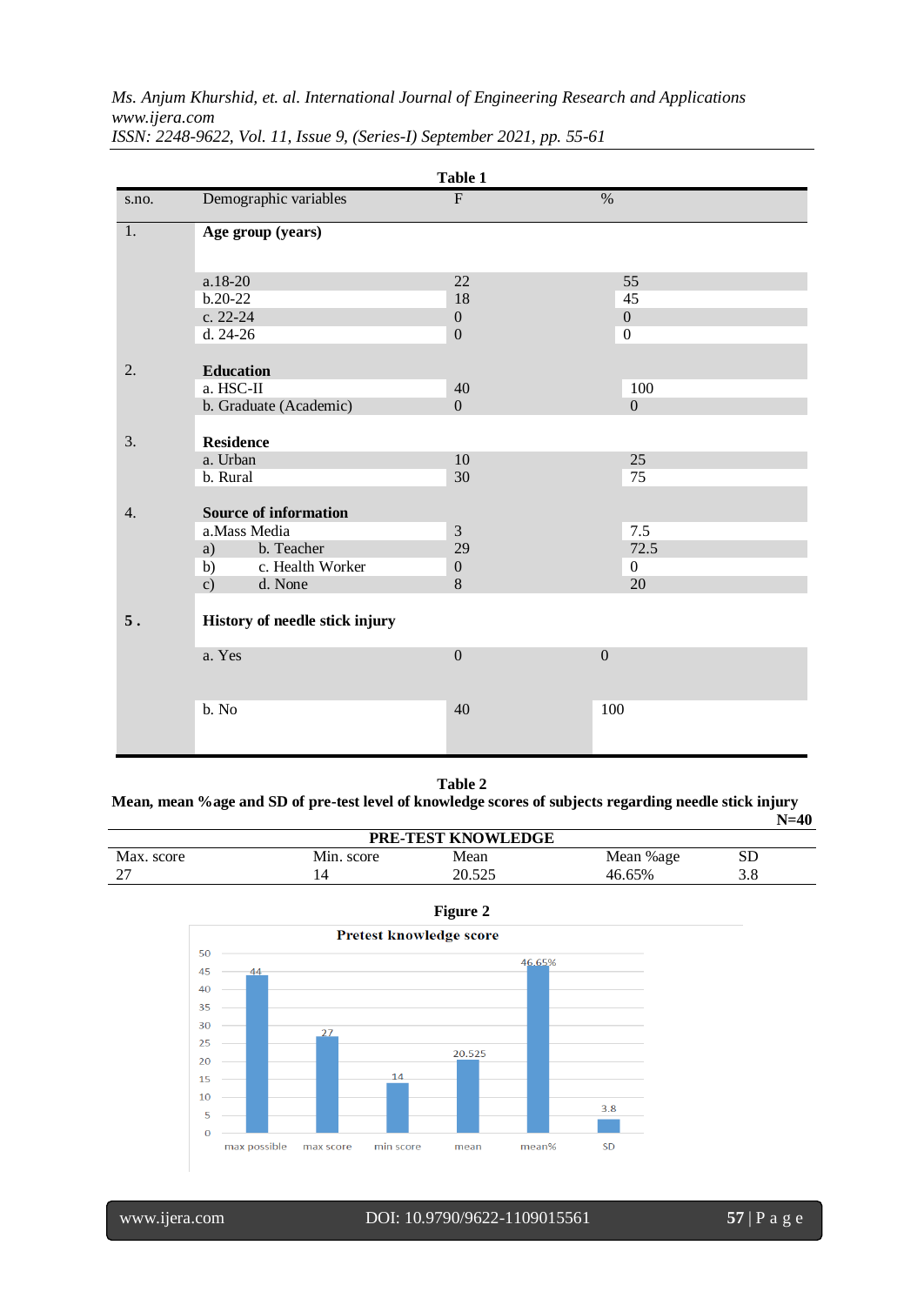**Table 2** and **Fig 6** shows that the mean pre-test score was 20.525 with mean percentage of 46.65% and standard deviation of 3.8. The height score obtained was 27 and lowest obtained score was 14(range=13)

#### **Table 3:**

#### **Frequency and mean percentage distribution of pre-test level of knowledge of Subjects regarding needle stick injury N=40**

|                           |          |     |       | IN=40 |
|---------------------------|----------|-----|-------|-------|
| <b>Pre-test knowledge</b> | Criteria |     | %age  |       |
| Inadequate                | $< 50\%$ | ∸   | 67.50 |       |
| Moderate                  | 50-75%   | ⊥ J | 32.5  |       |
| Adequate                  | $>75\%$  |     |       |       |

Table 3 shows that most of the study subjects that I.e. 27(67.5%) had inadequate knowledge in the pre-test, 13(32.5%) had moderate knowledge in the pre-test and 0 (0%) study subjects had adequate knowledge in the pre-test.

#### **Table 4 Mean, mean %age and SD of post-test level of knowledge scores of subjects regarding needle stick injury N=40**

| <b>POST-TEST KNOWLEDGE</b> |                   |       |           |       |  |  |  |  |
|----------------------------|-------------------|-------|-----------|-------|--|--|--|--|
| <b>Max. Score</b>          | <b>Min. Score</b> | Mean  | Mean %age | SD    |  |  |  |  |
| 39                         | 29                | 33.48 | 76.08     | 2.943 |  |  |  |  |



**Table 4** and **Fig 3** shows that overall post-test knowledge Mean was 33.48 with SD of 2.943, the mean %age were 76.08. The maximum score was 39 and the minimum score was 29(range =10)

#### **Table 5: Frequency and mean percentage distribution of post-test level of knowledge of subjects' needle stick injury**

|                     |             |    | $N=40$  |
|---------------------|-------------|----|---------|
| Post-test knowledge | Criteria    |    | $%$ age |
| Inadequate          | $\leq 50\%$ |    |         |
| Moderate            | 50-75%      |    | 42.5    |
| Adequate            | $>75\%$     | າຈ | ن ، ، ب |

**Table 5** reveals the frequency and percentage distribution of level of knowledge in post-test. After conducting post none of the participants had inadequate knowledge, 23 (57.50%) participants had moderate knowledge and 17 (42.50%) had adequate knowledge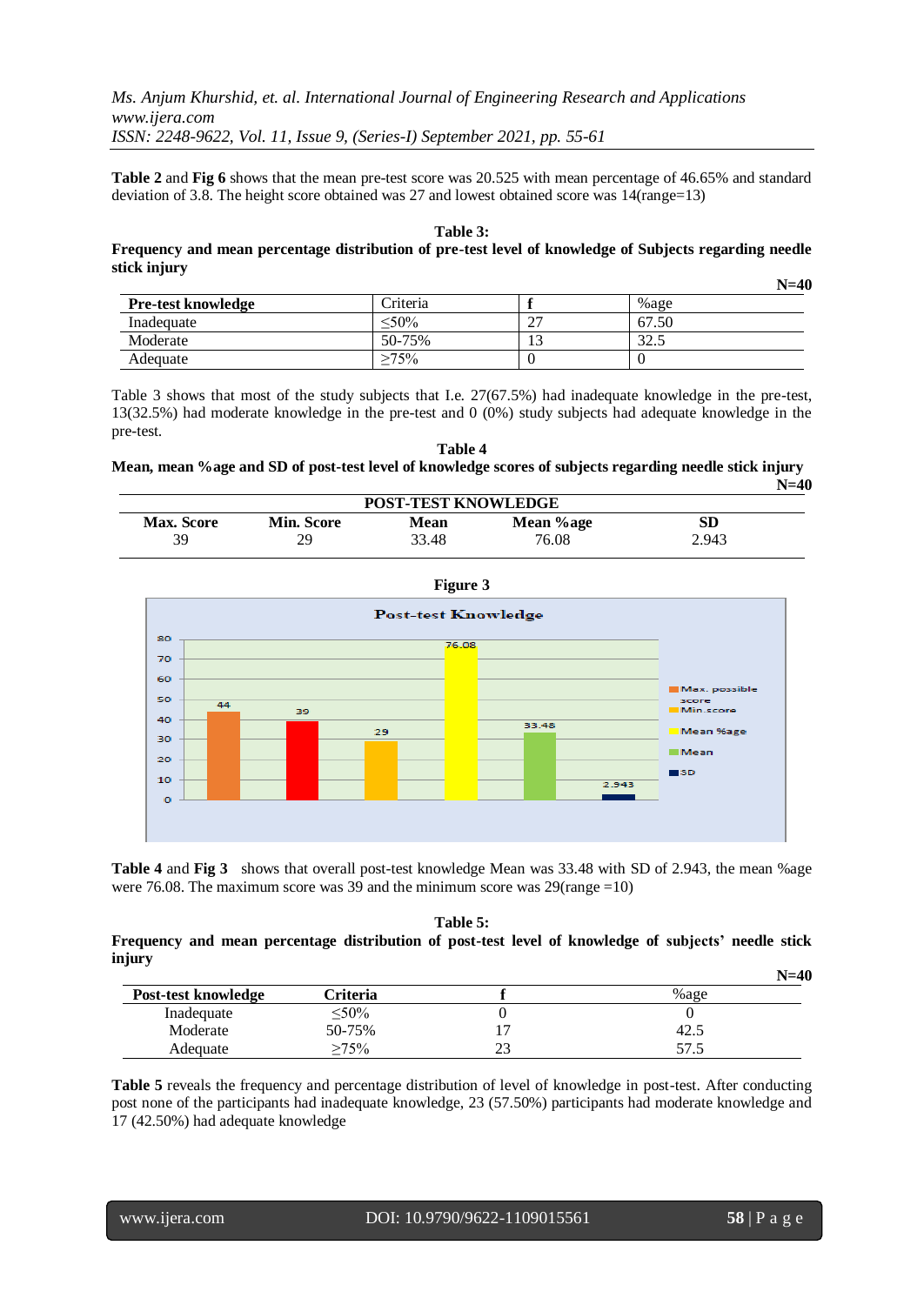| Table 6:                                                                                 |
|------------------------------------------------------------------------------------------|
| Comparison of pre-test and post-test knowledge of Subjects regarding needle stick injury |

|                       |             |               |           |                 |             |               |           |             | $N=40$ |
|-----------------------|-------------|---------------|-----------|-----------------|-------------|---------------|-----------|-------------|--------|
| <b>Pre-test score</b> |             |               |           | Post-test score |             |               |           | of          |        |
|                       |             |               |           |                 |             |               |           | enhancement |        |
| Range                 | <b>Mean</b> | <b>Mean</b>   | <b>SD</b> | Range           | <b>Mean</b> | <b>Mean</b>   | <b>SD</b> |             |        |
|                       |             | $\frac{6}{9}$ |           |                 |             | $\frac{0}{0}$ |           |             |        |
| 13                    | 20.52       | 46.65%        | 3.869     | 10              | 33.48       | 76.08         | 2.943     |             |        |
|                       |             |               |           |                 |             | %             |           | 29.43%      |        |



**Table 6 and Fig 4** shows enhancement of knowledge after planned teaching programme. The mean score was enhanced to 33.48 from 20.52 in pre-test and the dispersion i.e. SD was reduced to 2.943 from 3.869 in pre-test, the mean %age was enhanced to 76.08% from 46.65% and over all knowledge improvement was 29.43%.



Figure 5: Shows that mean and SD of the post -test knowledge of the study subjects i.e., 33.48 and 2.943 is greater than mean and SD of the pre-test knowledge i.e. 20.52 and 3.869. This shows that the teaching programme was effective.

Figure 5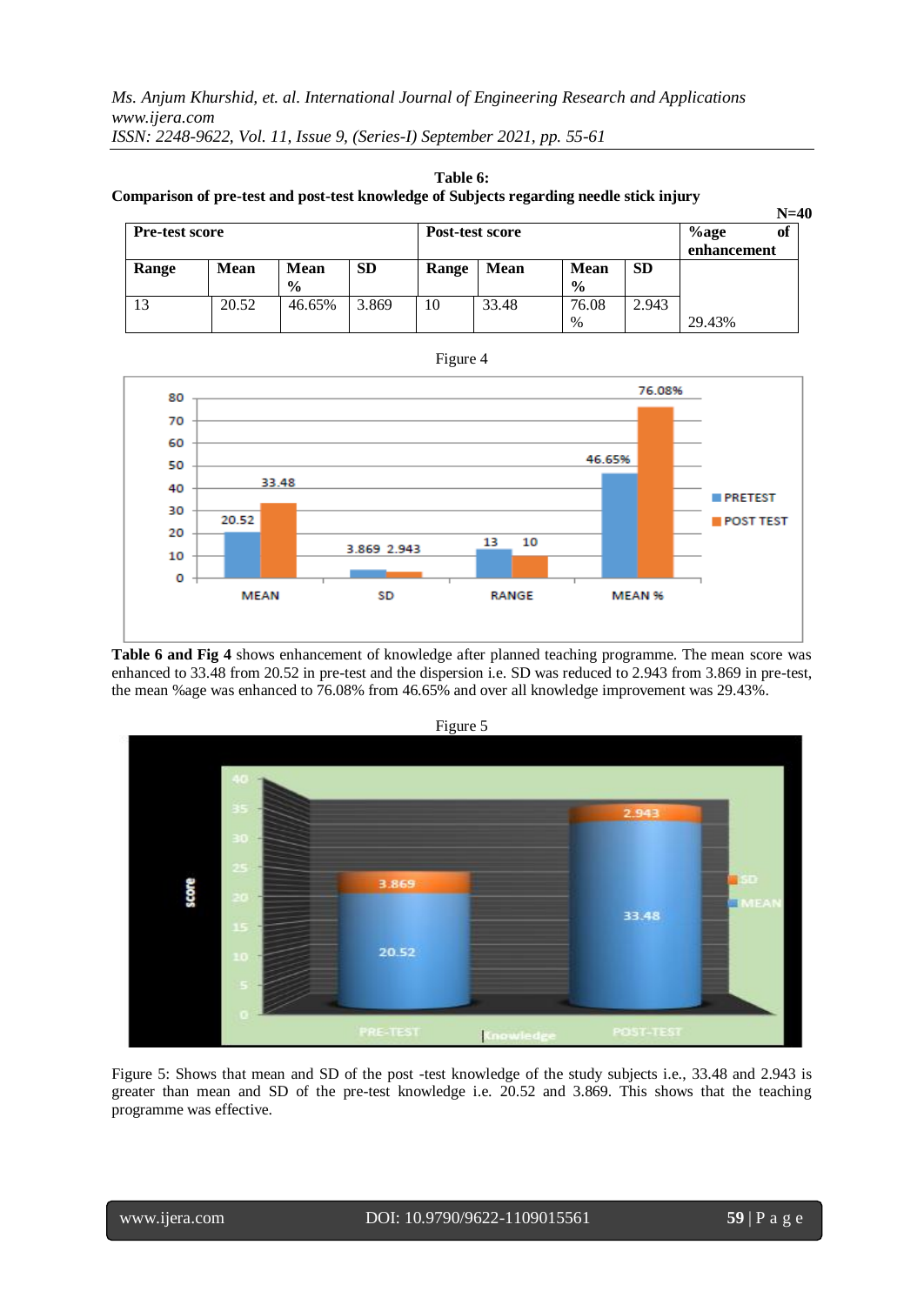| Association of selected demographic variables with pre-test knowledge score |                       |                          |                            |                             |                |         |                |                              |               |
|-----------------------------------------------------------------------------|-----------------------|--------------------------|----------------------------|-----------------------------|----------------|---------|----------------|------------------------------|---------------|
| <b>Variables</b>                                                            | Opts                  | <b>ADE</b><br><b>QUA</b> | <b>MODE</b><br><b>RATE</b> | <b>INADE</b><br><b>QUAT</b> | Chi-<br>square | P Value | df             | <b>Table</b><br><b>Value</b> | <b>Result</b> |
|                                                                             |                       | TE                       |                            | E                           | $(\chi^2)$     |         |                |                              |               |
| Age                                                                         | 18-20                 | $00\,$                   | $\overline{7}$             | 14                          | 0.014          | 0.9058  | $\mathbf{1}$   | 3.8415                       | $NS*$         |
|                                                                             | $20 - 22$             | $\mathbf{0}$             | 6                          | 13                          |                |         |                |                              |               |
|                                                                             | $22 - 24$             | $\Omega$                 | $\Omega$                   | $\Omega$                    |                |         |                |                              |               |
|                                                                             | $24 - 26$             | $\overline{0}$           | $\overline{0}$             | $\Omega$                    |                |         |                |                              |               |
| <b>Education</b>                                                            | HSC II                | $\theta$                 | 13                         | $\overline{27}$             | 13             |         |                |                              | 27            |
|                                                                             | Graduate<br>(Academic | $\Omega$                 | $\Omega$                   | $\Omega$                    |                |         |                |                              |               |
| <b>Residence</b>                                                            | Urban                 | $\overline{0}$           | 3                          | $\overline{7}$              | 0.9704         | 0.3246  | $\mathbf{1}$   | 3.8415                       | $NS*$         |
|                                                                             | Rural                 | $\Omega$                 | 10                         | 20                          |                |         |                |                              |               |
| <b>of</b><br><b>Source</b><br>information                                   | Mass<br>media         | $\mathbf{0}$             | $\mathbf{1}$               | $\overline{2}$              | 0.258          | 0.879   | $\overline{2}$ | 5.9915                       | $NS^*$        |
|                                                                             | Teachers              | $\mathbf{0}$             | 10                         | 19                          |                |         |                |                              |               |
|                                                                             | Health<br>worker      | $\Omega$                 | $\Omega$                   | $\Omega$                    |                |         |                |                              |               |
|                                                                             | None                  | $\mathbf{0}$             | 02                         | 6                           |                |         |                |                              |               |
| of<br><b>History</b><br>stick<br>needle<br>injury                           | Yes                   | $\overline{0}$           | $\overline{0}$             | $\overline{0}$              |                |         |                |                              |               |
|                                                                             | no                    | $\boldsymbol{0}$         | 13                         | 27                          |                |         |                |                              |               |

|                                                                            |  | <b>Table 7</b> |  |
|----------------------------------------------------------------------------|--|----------------|--|
| Association of selected demographic variables with pre-test knowledge scor |  |                |  |
|                                                                            |  |                |  |

# **IV. DISCUSSION:**

The present study The overall pretest knowledge mean was 20.525 with mean % of 46.65% and standard deviation of 3.869. The highest score obtained was 27 and lowest score obtained was 14. The findings are consistent with the study conducted by **Rajiv Sienna** [2014], to assess knowledge and awareness of needle stick injuries among 150 students of rural dental college, Maharashtra, India. A total of 91.5% exhibited adequate level of awareness, while 08.45% exhibited incorrect level of awareness about management of needle stick injuries. [13]

Findings related to STP of knowledge regarding prevention of needle stick injury among students of 1st year Bsc nursing students of Syed Mantaqi Memorial College of Nursing and Medical Technology, Awantipora Kashmir depicts that improvement mean% 29.43% with t value 27.1124 at  $P < 0.05$  level of significance, which shows there is an enhancement of structured teaching program. Based on above results it accept the hypothesis H1 – which states that there is a significant difference between the pretest and posttest knowledge scores.

The findings are consistent with the study was conducted by **Fethin George** in the year, 2019 to assess the effectiveness of structured teaching program on knowledge regarding prevention and management of needle stick injuries among 100 selected nursing students. The pre-test revealed that about 5% had good knowledge score, 44% had poor knowledge, 51% had average knowledge about prevention and management of needle stick injury. Significant score difference was seen between pretest knowledge score median 7, and post-test knowledge score median 18. Hence the intervention was found to be effective. [22]

### **V. CONCLUSION**

The present study assessed the knowledge of students regarding prevention of needle stick injury. The overall pre-test score shows that 67.50% students had inadequate knowledge, 32.5% had moderate and 0% had adequate knowledge.

Structured teaching program was conducted to enhance the knowledge of students which is essential for their professional performance. The post-test shows that 0% students had inadequate knowledge, 42.5% had moderately adequate and 57.5% had adequate knowledge. The results revealed that teaching program was very informative and it would help them to get aware about prevention of needle stick injury. Hence STP